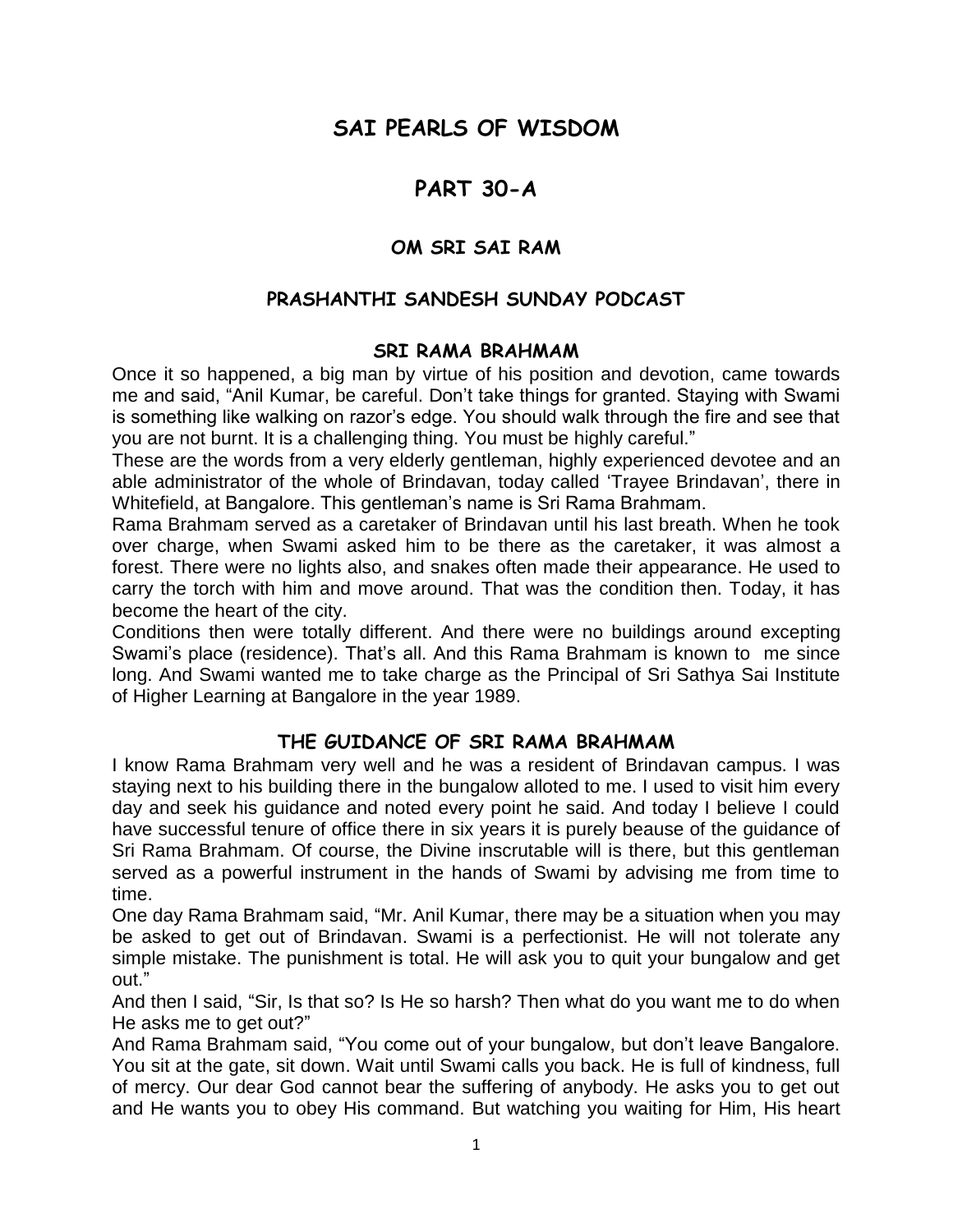melts and immediately calls you and permits you to go back to your residence. This is one thing that Sri Rama Brahmam told me.

### **"WHEN SWAMI SAYS ANYTHING, YOU SHOULD DO IT IMMEDIATELY."**

And the second point he said was, "When He scolds you, don"t look that way and this way. Just look straight, right, straight onto His face and pray for His mercy. "Swami, pardon me if I committed any mistake. Please be kind to me." That is how you should pray. But if you look that side and this side, well it only means Swami will certainly take it that you are a man of ego. After ego you want to see people how they react when Swami is scolding you. That He doesn"t like. Simply pray to Him. That is the second caution he told me.

And third thing he told me was, "When He says anything, do it implicitly, immediately, don"t delay," and gave me his own example. It seems Swami wanted him to come to His room one day in Brindavan. This gentleman Rama Brahmam was holding flask in his hands, thermos flask. So he kept it aside in a separate room and reported to Swami. "Swami, You called me?"

Swami said, "Not now, I called you **then**. You should have come immediately. But you have taken time to keep the flask in a separate room and took time to come to Me. No, I called you **then**, not now."

This Rama Brahmam told me and he said, "When Swami says anything, you should do it **immediately**. You should not take time. You should never delay and Swami will be very much upset with you," and narrated his experience.

#### **GRACE OF SWAMI**

In Brindavan they were getting ready to have a borewell there for water. Sevadal were working there with the crowbars, trying to dig the ground. But they could not get water. But that way, Rama Brahmam happened to pass by that. The sevadal people requested him, "Sir, Sir, would you come and help us?"

So Rama Brahmam, the elderly man, went there, took the crowbar and hit the ground. No water. Instead he fell on the ground.

Rama Brahmam always wears white dress, pure white dress, as white as anything else, pure white. Because this man, this Rama Brahmam fell down, the whole of his dhoti and shirt got completely spoilt, full of this mud and slush because he fell down on the ground. What to do?

Then it was time for him to go to Brindavan and report to Swami. Then he went there. And then Swami called him. What he did was, he changed his dress and reported to Swami.

"Swami, You called me?"

Do you know what Swami said?

"Rama Brahmam, had I not been there when you fell down, you would have got your hip bone completely fractured and you would have suffered like anything. I was there at that time and saved you. When I come to the rescue of my devotees immediately, and you people take your own time to report to Me when I want you, when I call you."

This is what Rama Brahmam told me. So just as Swami responds to our prayers, immediately we need to attend to his command, to the duties assigned to us, as and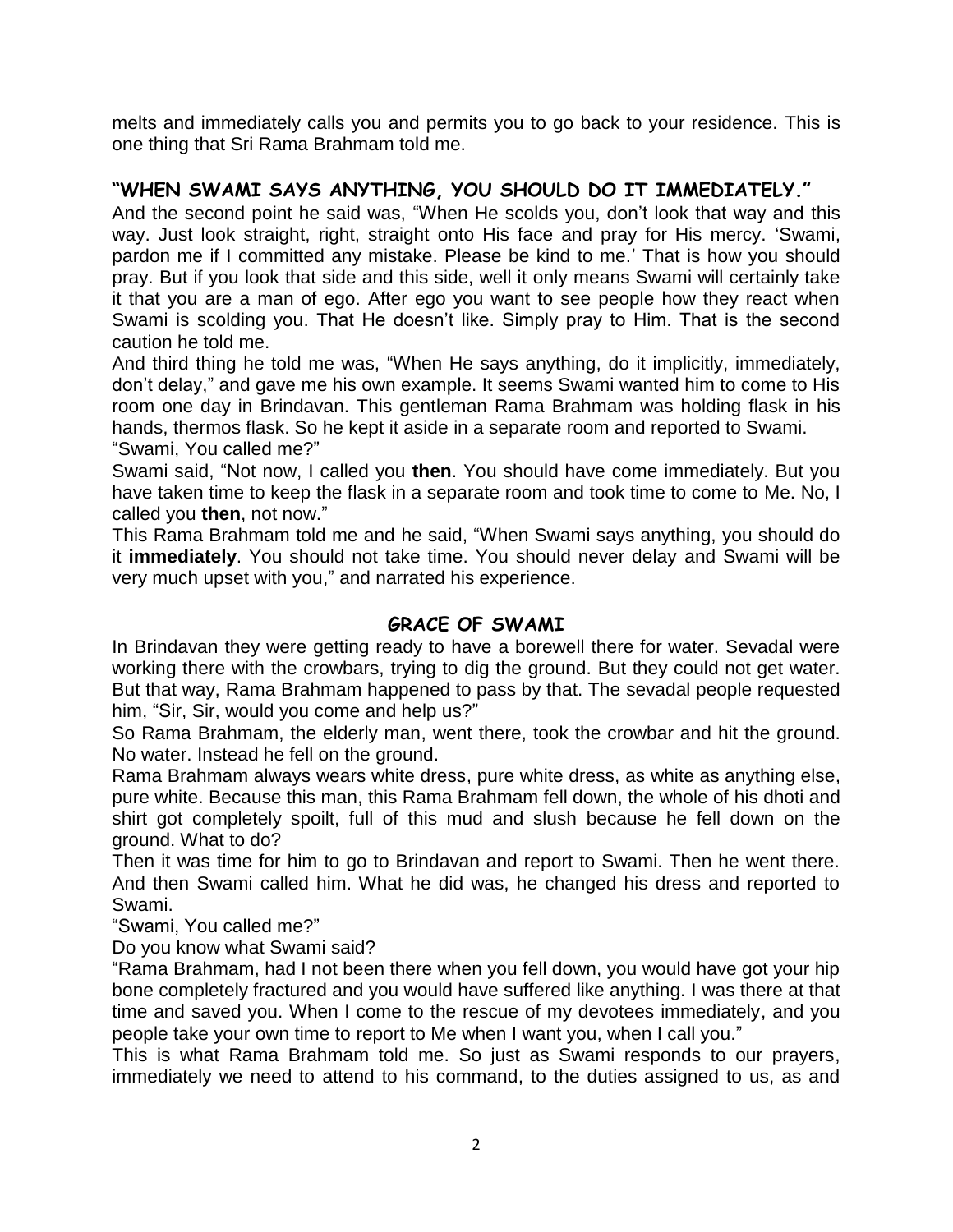when they are commanded or given to us. This is the lesson that Sri Rama Brahmam told me.

### **SWAMI'S DRESS GROWS IN SIZE**

And once he also mentioned his experience. Swami it seems gave him His dress. You know Swami is so thin, 5 feet 3 inches, very lean, very thin. He gave His dress to Rama Brahmam to wear. Rama Brahmam is tall, well built, hefty personality, hefty personality. How can he wear His dress? Swami"s dress may not fit. His hand also won"t go in because he is such a well built man. But Swami insisted, "You wear this dress."

So he started wearing. By the time he was trying to wear, he was feeling breathless, because the shirt was so tight because Swami was so thin. He was saying, "Swami, Swami,I am breathless, breathless."

Swami said, "Eh! Come on, wear!"

Rama Brahmam told me, "Anil Kumar, as I was wearing, believe me or not, all that *angi*, that dress of Swami that I wore, started increasing its size on its own! Gradually, slowly it was increasing, and at the end it was a perfect fit to me," he said.

And he said, "Never it happens. Never it happened. How is it a garment stitched to grow as you are wearing, as you put on? Do you find any garment growing in size?" That had happened. That"s what Rama Brahmam told me as one of his experiences.

#### **"DON'T WORRY, HE IS WITH ME."**

And later he also narrated another incident in his life. To the extent I remember, he has three sons and two daughters, I believe. And Swami once called him and said, "Ram Brahmam, you and your wife go to your place immediately."

And called Rama Brahman aside and told him, "You lost your second son. Don"t tell your wife until you go there. Come on, both of you go."

It takes about 19 hours to reach his place. Swallowing all the misery, all the pain within himself, he was crying within, and went along with his wife to his native place. By the time he reached there, the body was there and all relatives around. Both of them cried bitterly and somehow attended all the rites they"re supposed to do.

And then both of them returned back to Brindavan. Seeing Swami, his wife wept bitterly, "Swami, You have taken away my son, which we never expected, Swami. How unfortunate we are! How unkind You are, Swami! What happened to my son?" Because she is the mother of a grown up son, naturally.

And Swami said, "Don"t worry, he is with Me."

And Rama Brahmam"s wife said, "Don"t say that, Swami. How can he be with You? No, no, no. We have lost him. Why do You say that?"

And then Swami said, "Don"t cry. You both go into the interview room," Swami said.

Both of them went into the interview room. There they saw their son! They were stunned to see him! They spoke to him for a brief time and came out of the room, and that boy disappeared from there, vanished from there. This is personal experience of Sri.Rama Brahmam.

It is said in *Bhagavad Gita* and *Upanishads* that we all are from God, in God and will be back to God. So when Swami said, "He is with Me," it only means what? He has gone back to the source. This is the experience that Rama Brahmam narrated to me.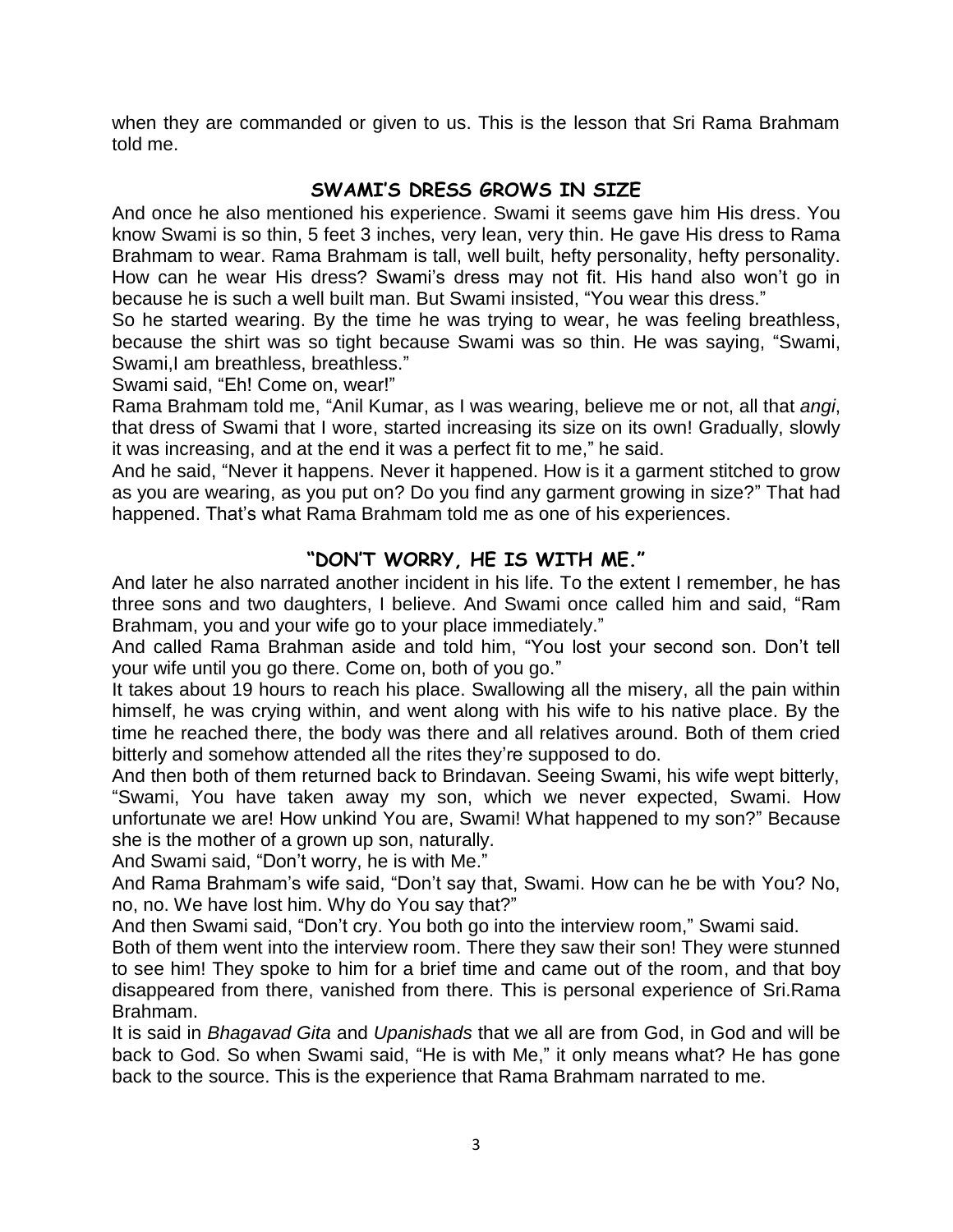### **THE KINDNESS OF RAMA BRAHMAM**

These narrations I can never forget in life because they helped me to continue to stay there. They are something like precautions. They"re something like certain important principles to be observed to help me.

Incidentally, I may mention to you that Sri. Rama Brahmam is a very big businessman earlier, before coming to Brindavan, big tobacco merchant. Tobacco merchant. He earned crores of money, crores of money. To put in his own words, "I didn"t have time even to count the currency I earned in those days." But, it so happened that he lost all his properties, and both husband and wife came to Brindavan. It was at that time Swami made him the caretaker of the whole of Brindavan, and wanted them to stay in one of the residences specially provided for them. And he stayed there till the last moment of his life.

Rama Brahmam was such a sincere man, a man of devotion. And I said, "Sir, you said, "Swami will be upset with you, and He may ask you to get out and all that," would you tell me some details?"

And Ramam said, "Anil Kumar, there are two gates you would have observed to Brindavan - one near the railway gate, another at the other side. Swami asked me to get out, and I came out of this gate. Still I didn"t experience that gate. I was kicked out ten times."

Well, I was wondering, "Why should you be kicked out. Swami, what is the reason, Sir? Why did Swami ask you to go?"

And Ram Brahmam said, "Mr. Anil Kumar, I never committed any misake because I was defending all the boys staying in the hostel. Poor boys, they have come all the way to study, and their parents have sent them this long." So when Swami asks, "Is this a good boy? (I said,) "Very good boy, Swami."

Swami said, "You are bluffing. That boy is a stupid! First, you get out!"

"So I faced all punishments because I was defending the boys there. I didn"t commit any mistake at any point of time." That"s what Rama Brahmam said. That was his kindness. That was kindness.

#### **"THERE IS NO DARSHAN THIS MORNING"**

He also narrated (to) me another very funny incident. He said Swami asked, "Rama Brahmam, you go and tell in the shed that there is no darshan this morning."

So Rama Brahmam came out and announced to devotees that there is no darshan. Walking behind him, immediately Swami came, but slowly walking behind him, laughing loudly, and showing some signs that, "Rama Brahmam has gone mad," and He gave darshan.

At that time I asked, "Rama Brahmam, sir, when He asked you (to say) that there is no darshan today, and He gave darshan, are you not upset with this? Don"t you look like a fool to everybody?"

Then Rama Brahmam said, "We should not think like that. Remember, that we are instruments in His hands, that we are privilaged and blessed to be a participant, an actor in this Divine drama, that I could be an instrument to provide enough of fun, humor to my Lord, that I am very happy (about)."